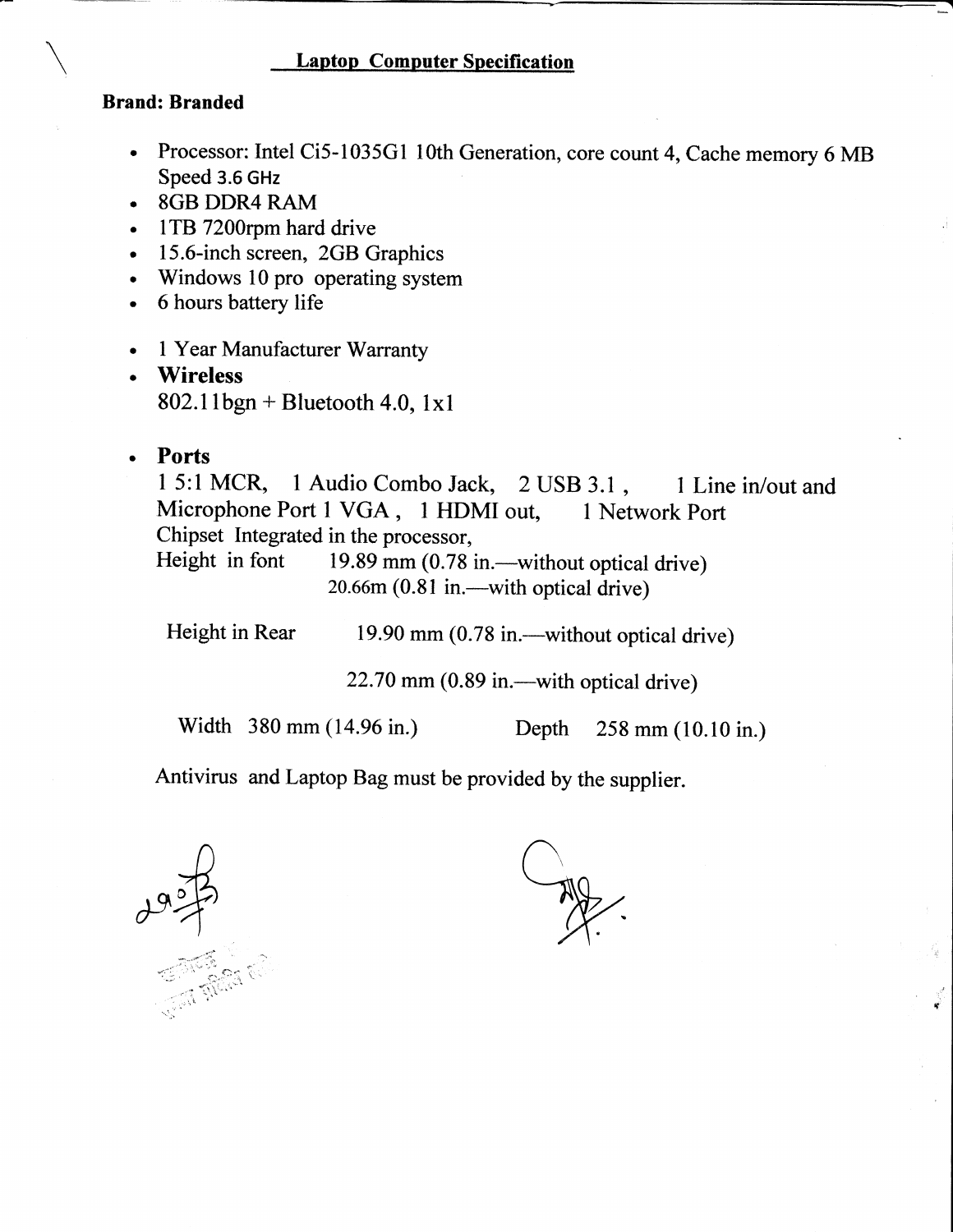# Desktop Computer Specification

### Brand: Branded

Processor: intel 9th Generation Core i5-9400 (g MB Cache, 6 cores, 6 thread, 65 W, 2.g GHz (up to 4.1 GHz)

Operating System: Windows 10 pro Hard Drive : 1TB 7200 rpm Minimum 2GB Graphics Memory : 4GB, 2400MH2, DDR4; **Wireless**  $802.11$ bgn + Bluetooth 4.0,  $1x1$ Optical Drive DVD-RW Drive (Reads and writes to DVD/CD) Ports Front <sup>1</sup>5:l MCR I Audio Combo Jack 2 IJSB 3.1 Gen t Type-A Rear 1 Line in/out and Microphone Port 1 VGA 1 HDMI out Monitor: 19' Antivirus must be provided by the supplier. <sup>4</sup>USB 2.0 1 Network Port

I Year Manufacturer Warranty

 $\frac{1}{2}$  $20,57$ 

Ag

t!.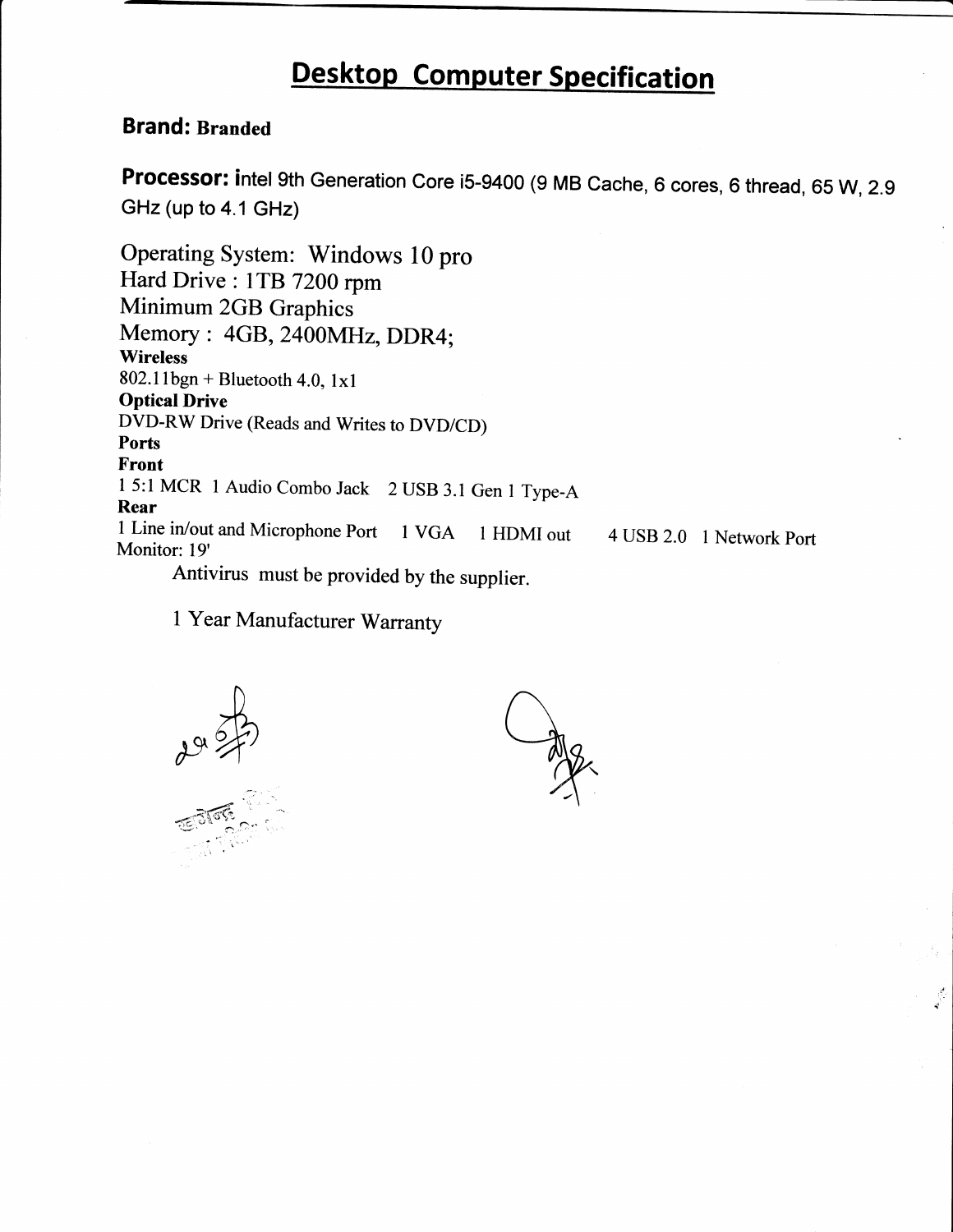## **Printer Specification**

- Technology : laser  $\bullet$
- Print Speed: Up to 12 ppm B/W A4 (8.25 in x 11.7 in)  $\bullet$
- Connectivity Technology : wired  $\bullet$
- $\bullet$ Interface: USB
- Image Enhancement Technology: Automatic Image Refinement  $\bullet$
- First Print Out Time B/W 9.3 sec  $\bullet$

## **Power Device**

- Type : power supply  $\bullet$
- Nominal Voltage : AC 230 V
- Frequency Required : 50/60 Hz
- Power Consumption Operational : 259 Watt
- Form Factor: internal  $\bullet$

### rmong

- Max Resolution  $B/W$ : 600 dpi  $\bullet$
- Max Printing Speed B/W (ppm) : 12 ppm

## **Printer Output**

- Max Speed 12 ppm  $\bullet$
- Media Size  $A4(8.25 \text{ in } x 11.7 \text{ in})$
- Output Quality B/W

## **Media Handling**

- Max Media Size (Custom) 8.5 in x 14 in  $\bullet$
- Output Trays Capacity 100 sheets  $\bullet$
- Media Type Envelopes, plain paper  $\bullet$
- Envelope Sizes : International DL (4.33 in x 8.66 in), Com-10 (4.13 in x 9.5 in), International C5  $\bullet$  $(6.38 \text{ in } x 9 \text{ in})$ , Monarch  $(3.87 \text{ in } x 7.5 \text{ in})$
- Total Media Capacity: 150 sheets
- Media Sizes : Letter A Size (8.5 in x 11 in), Legal (8.5 in x 14 in), Executive (7.25 in x 10.5 in), A4 (8.25 in x 11.7 in), A5 (5.83 in x 8.25 in), B5 (6.93 in x 9.83 in), 3 in x 5 in

 $2937$ 

 $\frac{dy}{dx}$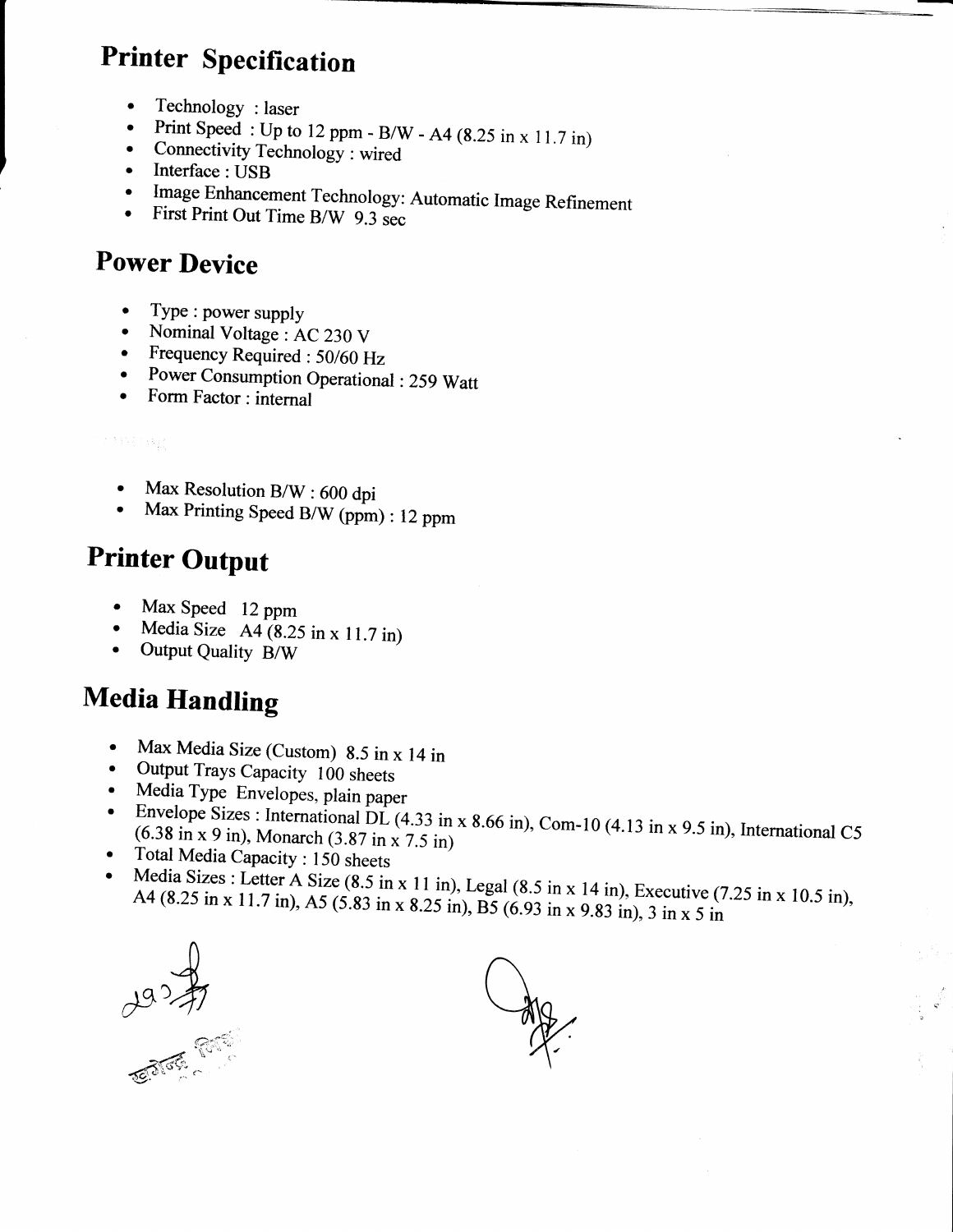#### o **Color printer Specification**

- a Printer Specifications
- a Print Resolution: Up to 4800 x 1200 dpi
- $\bullet$ Print Technology: 2 FINE Cartrldges (Black and Colour)
- t Mono Print Speed: Approx. 13.0 ipm
- Colour Print Speed: Approx. 6.8 ipm  $\bullet$
- $\bullet$ Photo Print Speed: Borderless 10x15 cm : Approx. 43 seconds
- Borderless Printing: Yes (A4, Letter, 20x25 cm, 13x18 cm, 10x15 cm, 13x13 cm)  $\bullet$
- $\bullet$ Two Sided Printing: Auto Duplex Print (A4, A5, 85, Letter - plain paper)

#### Cartridees And Yields Standard tnk Cartridges  $\bullet$

- PG-440 (Black)  $\bullet$ CL-441 (Colour)
- Optional XL lnk Cartridges  $\bullet$
- PG-440XL (Black CL-441XL (Colour)
- Cartridge Yield (Plain paper)
- A4 colour documents printing o
- Black: 180 pages Black XL: 600 pages Colour: 180 pages Colour XL: 400 pages  $\bullet$
- Cartridge Yield (Photo print)
- 10x15 cm colour photo printing Black:2465\* photos Black XL: 7550\* photos Colour:69 photos Colour XL: 150 photos \* Estimated supplemental yield a
- Paper Support I
- Paper Types: Plain Paper, High Resolution Paper (HR-101N), Envelopes a
- Maximum Paper lnput  $\bullet$
- Rear Tray: Max. 20 sheets (photo paper) or Max. 100 sheets (plain paper) Front Cassette: Max. 100 sheets (plain paper)  $\bullet$

#### Paper Sizes a

Rear Tray: A4/A5/B5/LTR/LGL/20x25 cm/13x18 cm/10x15 cm/13x13, Envelopes (DL,COM10) Front Cassette: A4, A5, 85, LTR o

#### Power Consumption a

Off: Approx. 0.2 W Standby (connected to PC via USB): Approx. 0.7 W (scanning lamp off) Standby (all ports connected): Approx. L.5 W (scanning lamp is off) Time to enter Standby mode: 11 minutes Copying: Approx 44 W a

**29 3 73** 

 $\frac{dy}{dx}$ 

k; I